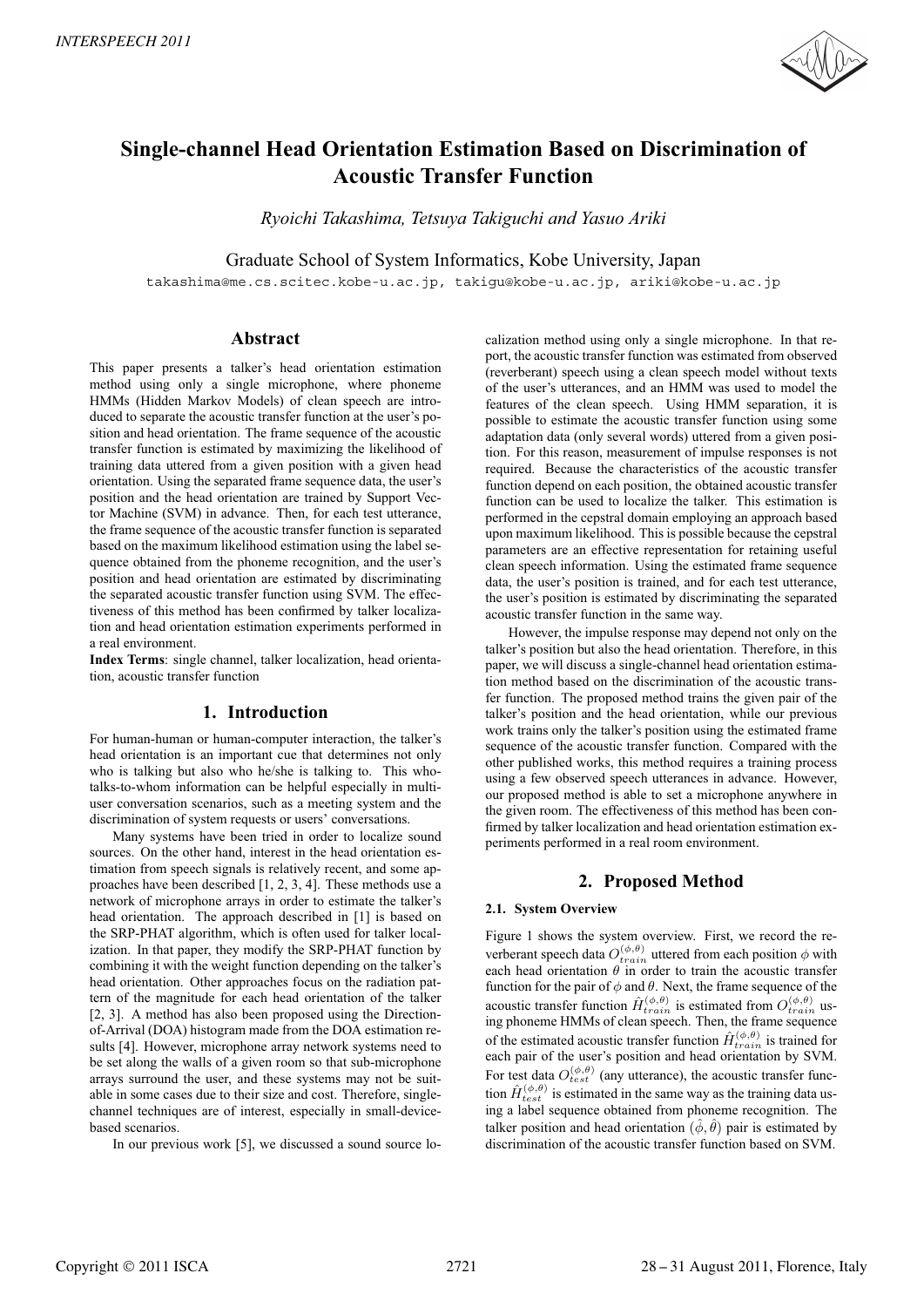

Figure 2: Estimation of the acoustic transfer function using phoneme HMMs of clean speech

Figure 2 shows the detail of the estimation of the acoustic transfer function using phoneme HMMs of clean speech. In advance, the phoneme HMMs of clean speech are trained using a clean speech database. Next, the phoneme sequence of the reverberant speech data is recognized by using each phoneme HMM of clean speech data. Using the recognition results, the phoneme HMMs are concatenated, and the frame sequence of the acoustic transfer function  $\hat{H}^{(\phi,\theta)}$  is estimated from the reverberant speech  $O^{(\phi,\theta)}$  based upon a maximum-likelihood (ML) estimation approach using the concatenated HMM.

#### **2.2. Estimation of the Acoustic Transfer Function**

This section presents the method for estimating the frame sequence of the acoustic transfer function [5]. The estimation is implemented by maximizing the likelihood of the observed speech data from a user's position. The reverberant speech signal in a room environment is approximately represented in the cepstral domain as

$$
O_{cep}(d; n) \approx S_{cep}(d; n) + H_{cep}(d; n)
$$
 (1)

where  $O_{cep}$ ,  $S_{cep}$ , and  $H_{cep}$  are cepstra for the reverberant speech signal, clean speech signal, and acoustic transfer function in the analysis window  $n$ , respectively. Cepstral parameters are an effective representation to retain useful speech information in speech recognition. Therefore, we use the cepstrum for acoustic modeling necessary to estimate the acoustic transfer function. As shown in equation (1), if  $O$  and  $S$  are observed,  $H$ can be obtained by

$$
H_{cep}(d;n) \approx O_{cep}(d;n) - S_{cep}(d;n). \tag{2}
$$

However,  $S$  cannot be observed actually. Therefore,  $H$  is estimated by maximizing the likelihood (ML) of reverberant speech using clean-speech HMMs.

The frame sequence of the acoustic transfer function in (2) is estimated in an ML manner by using the expectation maximization (EM) algorithm, which maximizes the likelihood of the observed speech:

$$
\hat{H} = \underset{H}{\operatorname{argmax}} \Pr(O|H, \lambda_S). \tag{3}
$$

Here,  $\lambda_S$  denotes the set of concatenated clean speech HMM parameters, while the suffix  $S$  represents the clean speech in the cepstral domain. The EM algorithm is a two-step iterative procedure. In the first step, called the expectation step, the following auxiliary function is computed.

$$
Q(\hat{H}|H)
$$
  
=  $E[\log \Pr(O, p, b_p, c_p | \hat{H}, \lambda_S)|H, \lambda_S]$   
=  $\sum_p \sum_{b_p} \sum_{c_p} \frac{\Pr(O, p, b_p, c_p | H, \lambda_S)}{\Pr(O|H, \lambda_S)}$   
log  $\Pr(O, p, b_p, c_p | \hat{H}, \lambda_S)$  (4)

Here  $b_p$  and  $c_p$  represent the unobserved state sequence and the unobserved mixture component labels corresponding to the phoneme  $p$  in the observation sequence  $O$  respectively.

The joint probability of observing sequences  $O$ ,  $b$  and  $c$  can be written as

$$
\Pr(O, p, b_p, c_p | \hat{H}, \lambda_S) \n= \prod_n a_{b(n-1), b(n)} w_{b(n), c(n)} \n\cdot N(O(n); \mu_{p,j,k}^{(S)} + \hat{H}(n), \Sigma_{p,j,k}^{(S)})
$$
\n(5)

where  $n$ ,  $a$  and  $w$  represent the frame, the transition probability and the mixture weight, respectively.  $N(O; \mu, \Sigma)$  denotes the multivariate Gaussian distribution, and  $\mu_{p,j,k}^{(S)}$  and  $\Sigma_{p,j,k}^{(S)}$  are the mean vector and the (diagonal) covariance matrix to mixture  $k$ of state  $j$  in the concatenated clean speech HMM, respectively. (4) is expanded and we focus only on the term involving  $H$ .

$$
Q(\hat{H}|H) = -\sum_{p} \sum_{j} \sum_{k} \sum_{n} \gamma_{p,j,k}(n) -\sum_{d=1}^{D} \left\{ \frac{1}{2} \log(2\pi)^{D} \sigma_{p,j,k,d}^{(S)^{2}} + \frac{(O(d;n) - \mu_{p,j,k,d}^{(S)^{2}} - \hat{H}(d;n))^{2}}{2\sigma_{p,j,k,d}^{(S)^{2}}} \right\}
$$
(6)

$$
\gamma_{p,j,k}(n) = \Pr(O(n), p, j, k | \lambda_S)
$$
\n(7)

Here  $D$  is the dimension of the observation vector  $O_n$ , and  $\mu_{p,j,k,d}^{(S)}$  and  $\sigma_{p,j,k,d}^{(S)^2}$  are the d-th mean value and the d-th diagonal variance value, respectively.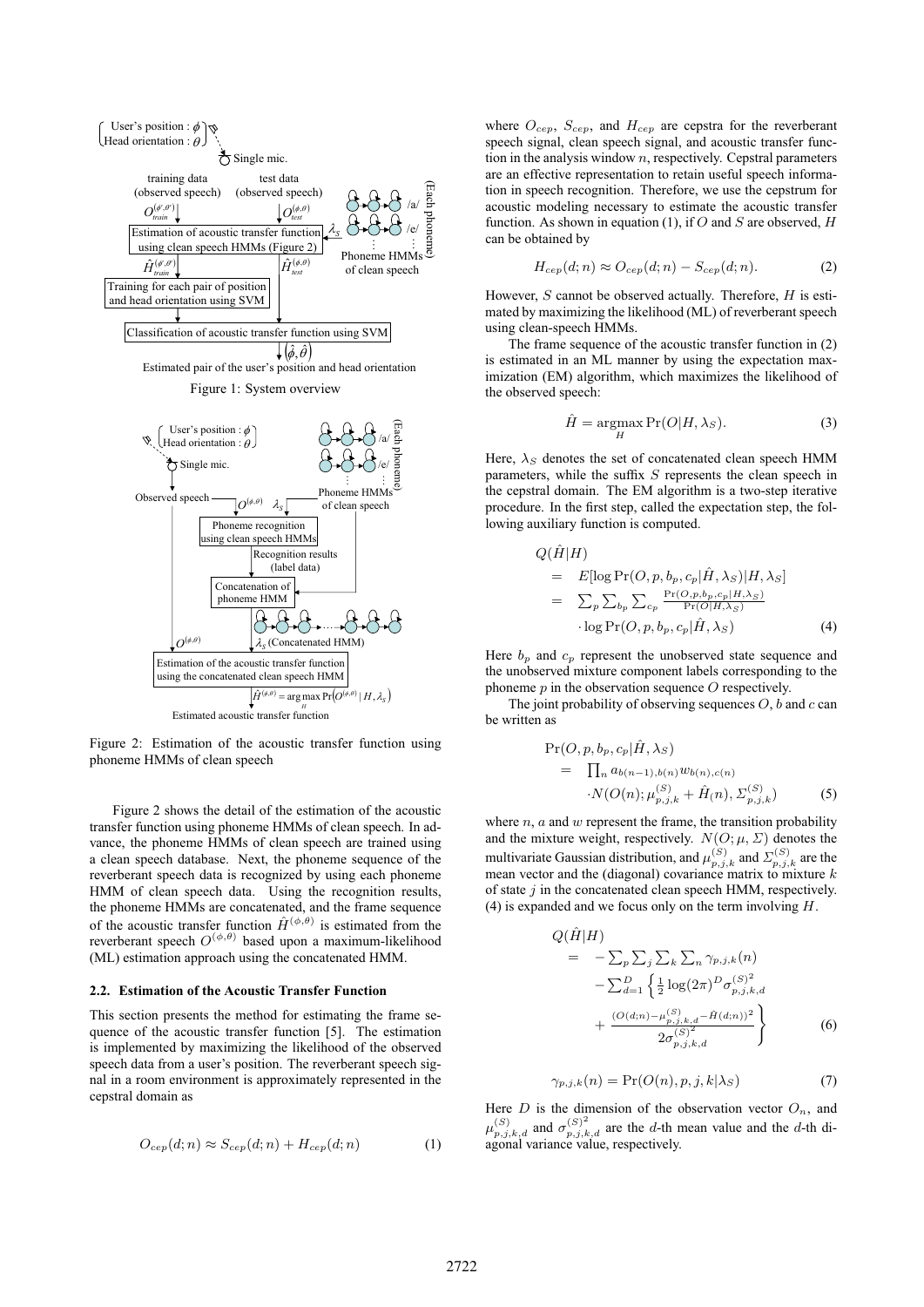

Figure 3: Experimental room environment and the loudspeaker position



Figure 4: Photo of the recording environment and the head orientation of the loudspeaker

The maximization step (M-step) in the EM algorithm becomes "max  $Q(\hat{H}|H)$ ". The re-estimation formula can, therefore, be derived, knowing that  $\partial Q(\hat{H}|H)/\partial \hat{H} = 0$  as

$$
\hat{H}(d;n) = \frac{\sum_{p} \sum_{j} \sum_{k} \gamma_{p,j,k}(n) \frac{O(d;n) - \mu_{p,j,k,d}^{(S)}}{\sigma_{p,j,k,d}^{(S)2}}}{\sum_{p} \sum_{j} \sum_{k} \frac{\gamma_{p,j,k}(n)}{\sigma_{p,j,k,d}^{(S)2}}}.
$$
(8)

# **3. Experiments**

## **3.1. Experiment Conditions**

The proposed method was evaluated in a real room environment. Figure 3 shows the experimental room environment and the position of the loudspeaker. Figure 4 depicts the recording environment and shows the head orientation of the loudspeaker. The size of the recording room was about 6.3 m  $\times$  3.2 m  $\times$ 2.8 m (width  $\times$  depth  $\times$  height). The reverberation time was about 350 msec, and the distance to the microphone was about 2 m. The speech signal was recorded by two microphones, and the signal recorded by one of the microphones was used for the proposed method. The microphone was a directional type (SONY ECM-66B). There were three positions (40, 90 and 130 degrees) and three head orientations (0, 45 and 90 degrees) for the loudspeaker for training and testing. A total of 9 pairs (3  $\times$  3) for position and head orientation exist. One loudspeaker (BOSE Mediamate II) was used for each position and head orientation.

The speech signal was sampled at 12 kHz and windowed with a 32-msec Hamming window every 8 msec. The experiment utilized the speech data uttered by a male in the ATR Japanese speech database. The clean speech HMM (speakerdependent model) was trained using 2,620 words, and each

Table 1: Localization accuracy of the proposed method and the median of the output direction from CSP analysis for each position.

| Position        | $40$ deg. | $90$ deg. | $130$ deg. | average                  |
|-----------------|-----------|-----------|------------|--------------------------|
| Accuracy $[\%]$ | 83.6      | 93.5      | 98.3       | 91.8                     |
| $CSP$ [deg.]    | 40.9      | 90        | 131.4      | $\overline{\phantom{a}}$ |



Figure 5: Mean values of the acoustic transfer function for each position fixing the head orientation at 0 deg.

phoneme HMM has 3 states and 32 Gaussian mixture components. The number of data used to train the acoustic transfer function for one pair of the position and head orientation was 50 words. The test data for one pair consisted of 166 words. The estimation accuracy was calculated by 4-fold cross-validation. 16-order MFCCs (Mel-Frequency Cepstral Coefficients) were used as feature vectors. The speech data for training the clean speech model, training the acoustic transfer function, and testing were spoken by the same person but had different text utterances, respectively. We used  $SVM<sup>light</sup>$  for the Support Vector Machine with the RBF (Gaussian) kernel. Then, SVM was extended using the one-vs-rest method in order to carry out multiclass classification. For each test data (word), the position and head orientation are classified by the multi-class SVM.

#### **3.2. Experimental Results**

At first, we confirmed the performance of the proposed method in the talker localization, fixing the head orientation of the loudspeaker at 0 degrees. Table 1 shows the localization accuracy of our proposed method and the median of the output direction from CSP (Cross-power Spectrum Phase) analysis [6] for each position of the loudspeaker. CSP analysis is also known as Generalized Cross-Correlation PHAse Transform (GCC-PHAT). In CSP analysis, the time delay between the signals observed by the two microphones was estimated by searching the peak of the CSP coefficient.

As shown in this table, there is a difference in the localization accuracy between the positions of the speaker, while the CSP analysis was able to estimate the direction stably. Figure 5 shows the mean values of the acoustic transfer function for each word at three positions. The acoustic transfer functions are calculated by (2), and the total number of dimensions was reduced to two using Principal Component Analysis. As shown in this figure, the acoustic transfer function distribution for 130 degrees is easily discriminated. On the other hand, it is relatively difficult to discriminate the distribution for 40 degrees.

Next, we evaluated the performance of the proposed